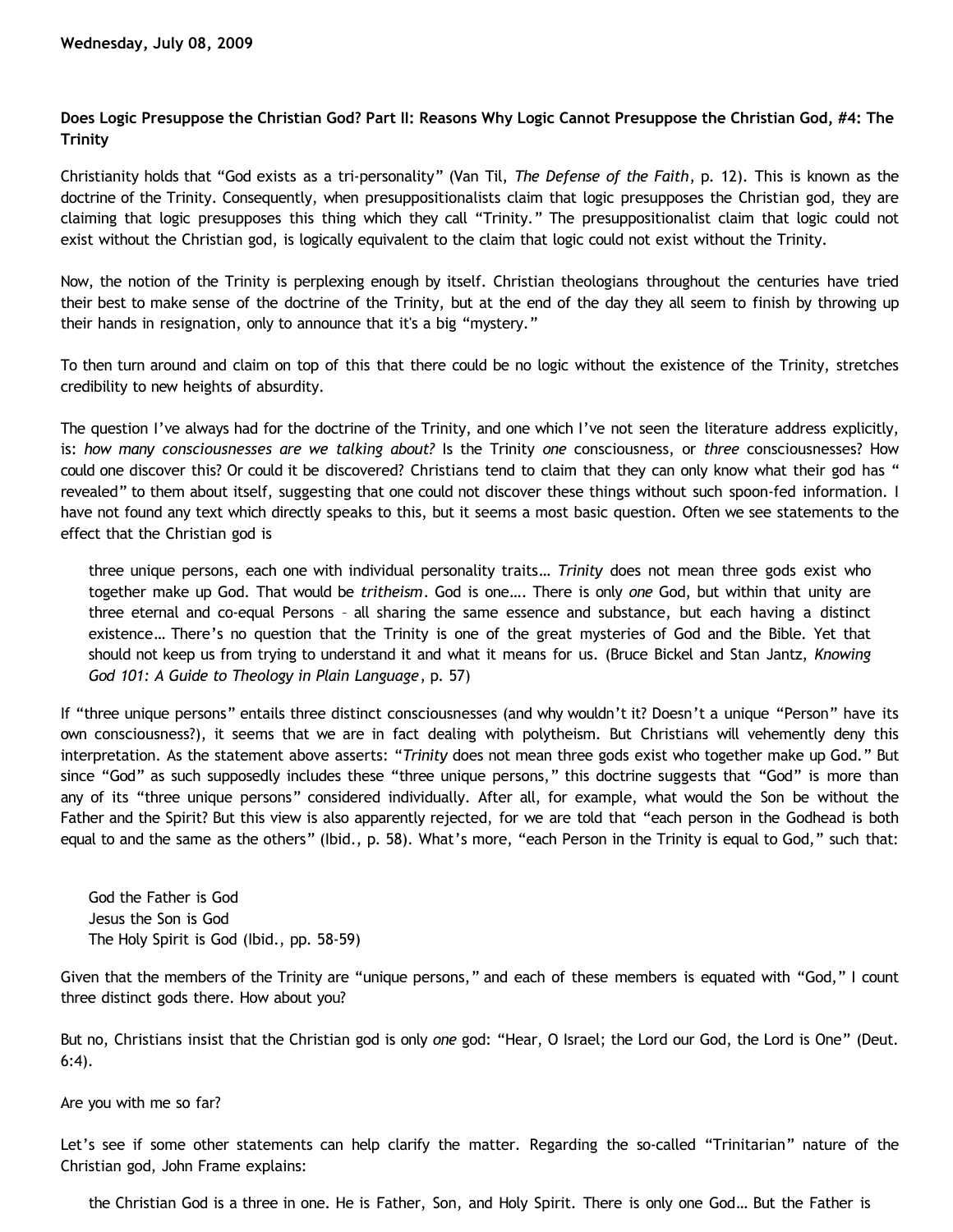God…, the Son is God…, and the Spirit is God… Somehow they are three, and somehow they are one. The Nicene Creed says that they are one "being" but three "substances," or, differently translated, one "substance" and three "persons." I prefer simply to say "one God, three persons." The technical terms should not be understood in any precise, descriptive sense. *The fact is that we do not know precisely how the three are one and the one is three.* We do know that since the three are God, they are equal; for there is no superiority or inferiority within God. To be God is to be superior to everything. All three have all the divine attributes. (*Apologetics to the Glory of God*, p. 46; emphasis added)

So far as I can tell, we're still faced with the same muddle here. Note that both sources so far consulted confess in one way or another that this doctrine poses stumblingblocks to sense-making. Above we were told that "there's no question that the Trinity is one of the great mysteries of God and the Bible," and here Frame admits that Christians "do not know precisely how the three are one and the one is three." When Frame announces that "*somehow* they are three, and *somehow* they are one," he's essentially telling us that he doesn't know how they can be both one and three at the same time. But then we're expected to accept this as knowledge. By suggesting that the difficulty lies in his inability to find the "precise" terms by which this quizzical relationship can be best described, Frame is trying to trivialize the problem: the difficulty is not in describing it with terminological precision, but in reconciling the elements which are said to enjoy a relationship which can only be described in a manner which points to contradiction. One should not be in the habit of accepting contradictions only to say that the contradiction results merely from the inability to find the right terms to describe it. Christians have had 2,000 years to find the right terms, but the problem still persists. Doesn't that tell us something? Then again, for the religious mind, which opens itself up to accepting absurd notions, this may be seen as unproblematic. But insofar as identifying the proper basis of logic is concerned, the doctrine of the Trinity is a haunting spectre which decisively disqualifies the presuppositionalist claim that the laws of logic "reflect" the Christian god's "nature." The laws of logic definitely do not reflect the nature of something so monstrously irrational as Christianity's doctrine of the Trinity.

Recalling the teaching of his professor, Cornelius Van Til, on the quagmire haunting the doctrine of the Trinity, Frame writes:

With regard to the doctrine of the Trinity, Van Til denies that the paradox of the three and one can be resolved by the formula "one in essence and three in person." Rather, "We do assert that God, that is, the whole Godhead, is one person." Van Til's doctrine, then, can be expressed "One person, three persons" -- an apparent contradiction. This is a very bold theological move. Theologians are generally most reluctant to express the paradoxicality of this doctrine so blatantly. ([Van Til: The Theologian](http://www.reformed.org/apologetics/index.html?mainframe=/apologetics/frame_vtt.html), p. 14)

With expressions like "One person, three persons," which are meant to refer to the same entity, how could the believer *not* be affirming a contradiction? Presuppositionalists want to call it merely "an apparent contradiction," which suggests that what we're seeing is not truly a contradiction, and that the problem lies with us as onlookers in the matter. I suppose one could swaddle any contradiction he can't let go of with such disclaimers. If I affirmed that the sun is both a sun but also three planets, one could be forgiven for supposing that I have contradicted myself. But what would stop me from qualifying my statement by saying it's merely "an apparent contradiction"? Contradictions are to be taken seriously in philosophical matters, and where there's smoke, they're often something smoldering if not raging on fire.

In trying to sort all this out, Frame writes elsewhere:

How, then, do we relate the "one person" to the "three persons"? Van Til asserts that "this is a mystery that is beyond our comprehension." Indeed! But he does not say that the two assertions are contradictory. Are they in fact contradictory? That may seem obvious, but in fact it is not necessarily the case. Anybody who has studied logic knows that something can be both A and not-A if the two A's have different senses. In this case, God can clearly be both one person and not-one person, if the meaning of "person" changes somewhat between the two uses… How is the word *person* used in different senses or respects? Obviously, there is some difference between the sense of "person" applied to the oneness of God and the sense applied to the three members of the Trinity. Van Til would agree, for example, with the creedal statements that the Father is the begetter, the Son is begotten, and the Spirit is the one who proceeds; the whole Godhead is neither begetter, begotten, nor proceeder. But neither Van Til nor I would claim to be able to state, precisely and exhaustively, the difference between God's essence and the individual persons of the Godhead. (*Cornelius Van Til: An Analysis of His Thought* , pp. 68-69; quoting Van Til, *Introduction to Systematic Theology*, p. 230)

None of this bolsters any confidence that what we're dealing with here is anything other than a contradiction, that is, of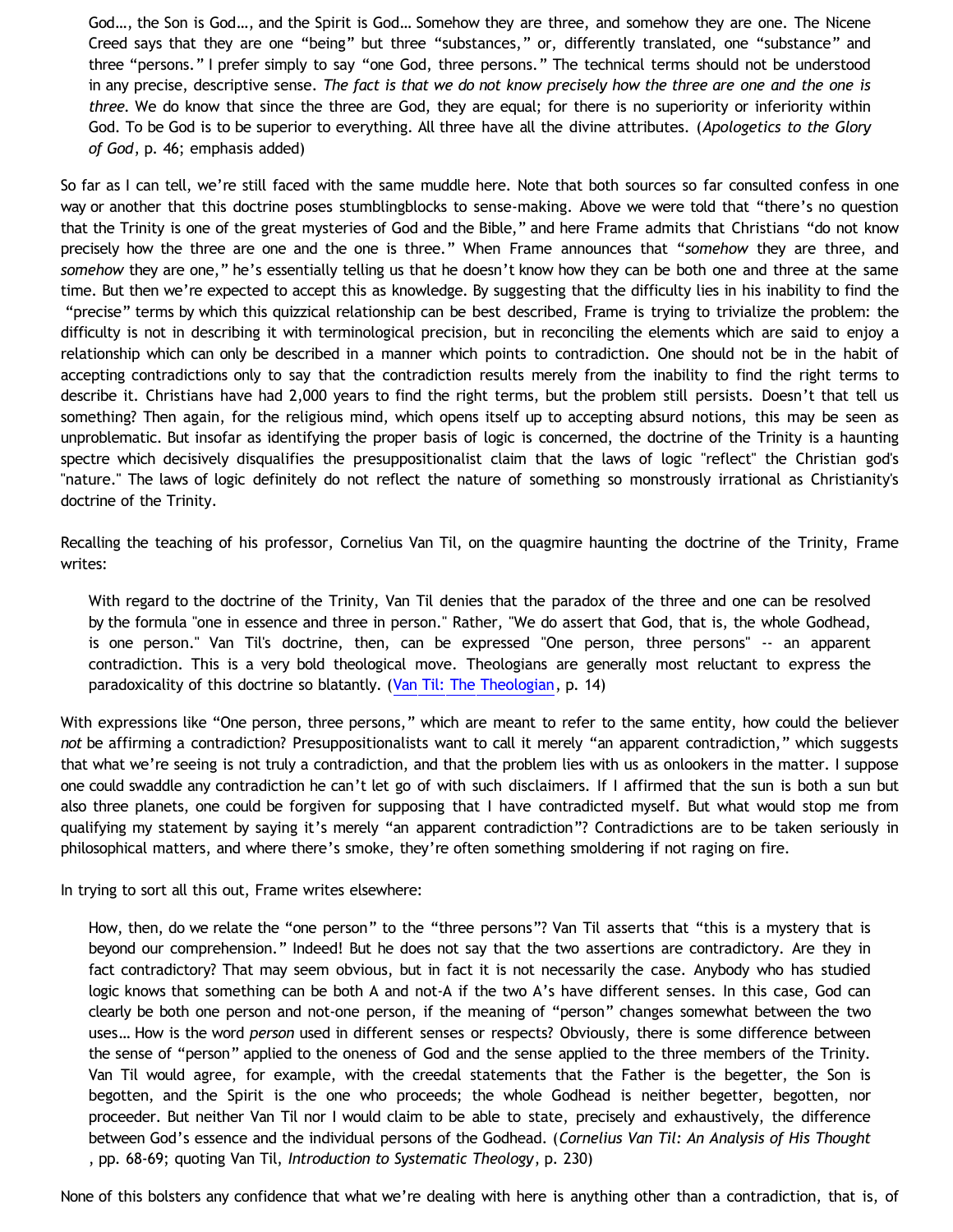course, unless one is confessionally invested in the view that it simply cannot be a contradiction as a matter of religious faith. We're told that "something can be both A and not-A if the two A's have different senses." But in logic, the fundamental law of identity denotes an identical relationship of an object to itself, such that A *is* A. Otherwise we're faced with an equivocation. At any rate, Frame's suggestion that the terms here have different senses does him little good. He says "obviously, there is some difference between the sense of 'person' applied to the oneness of God and the sense applied to the three members of the Trinity." But is this really "obviously" the case? I don't think the term "person " implies that it is being used in different senses here. Rather, it is the dogmatic insistence that there is no contradiction in the doctrine of the Trinity which compels Frame to suppose that there are two different senses here. But even here Frame effectually admits that this difference cannot be identified. That "the creedal tradition, too, fails to give a ' precise' account of the relations between God's 'essence' and his 'persons'" (Ibid., p. 69), does not excuse the matter, nor does this undo a contradiction in the doctrine of the Trinity. Adding to the problem is that "we do not have precise definitions of 'person' or 'essence' or 'substance' (Ibid., p. 70), the very concepts used in describing the Trinity and its members. Even in spite of not having "precise definitions" of these terms, Frame does not offer the definitions which he supposedly does have. Definition is the final step in concept-formation. If Frame does not have suitable definitions for his doctrinal assertions, could it be that this is a result of not having a good theory of concepts (as I pointed out [here](http://bahnsenburner.blogspot.com/2009/07/does-logic-presuppose-christian-god_04.html))?

Perhaps Frame would redirect at this point, indicating that no theory of concepts which man is capable of understanding would be sufficient to overcome the difficulty here. Indeed, Frame himself admits the assault which the doctrine of the Trinity poses on reason: "there is a point at which our reason must admit its weakness and simply bow before God's majesty" (Ibid.). So now the problem is not with the doctrine, but with reason. But the method of reason is logic, the art of non-contradictory identification. So if the weakness is with reason, then this weakness must also infect logic. But the Trinity, since it is the nature of the Christian god, would have to lie at logic's foundations if it were in fact the case that logic presupposes the Christian god. How can a system built upon a foundation suddenly fail when it comes to understanding that foundation?

## John Frame concludes:

On the basis of Scripture, we can say that God's nature and revelation are noncontradictory. That is a "good and necessary consequence" drawn from the truth and faithfulness of God. But Scripture does not promise that we will always be able to *demonstrate* the consistency of biblical teaching, apart from the general consideration of God's truth and faithfulness. We may not always be able to show how two concepts can logically coexist. There may well be times when our inability to specify exhaustively the precise senses of terms we use will result in unresolved apparent contradictions. But why not? We walk by faith, not by sight. (*Cornelius Van Til: An Analysis of His Thought*, pp. 70-71)

Frame's first statement here - that it is "on the basis of Scripture" that the doctrine of the Trinity can be affirmed as non-contradictory – is misleading. It is not "on the basis of Scripture," but on the basis of the *assumption* that "Scripture " is infallibly true that believers make such affirmations. When it comes to determining whether or not the doctrine of the Trinity conforms to the law of identity, we are given excuses, equivocations, vague definitions (if even that), a tendency to treat key terms interchangeably, etc. Sadly, however, in spite of the Christian's protest against the charge of contradiction in the case of the Trinity, there actually is a contradiction here. On the one hand, we are told that each of the three members of the Trinity is a unique, distinct person. But then we're told that each of these persons is "equal to God" (where earlier "God" consisted of thee distinct persons) and is "the same as the others" (so they really aren't unique or distinct from one another).

In fact, what we have in the doctrine of the Trinity, as it has been described in the foregoing sources, is a three-fold contradiction. Expressed in terms of the law of identity, the doctrine of the Trinity reduces to the following formulation:

## *A is both A (itself) and non-A (more than itself)*

This formulation of course is self-contradictory.

When applied to the different members of the Trinity, we then have the following:

- A) God is *both* (i) God the Father (itself) *and* (ii) the Godhead (more than itself)
- B) God is *both* (i) God the Son (itself) *and* (ii) the Godhead (more than itself)
- C) ) God is *both* (i) God the Holy Spirit (itself) *and* (ii) the Godhead (more than itself)